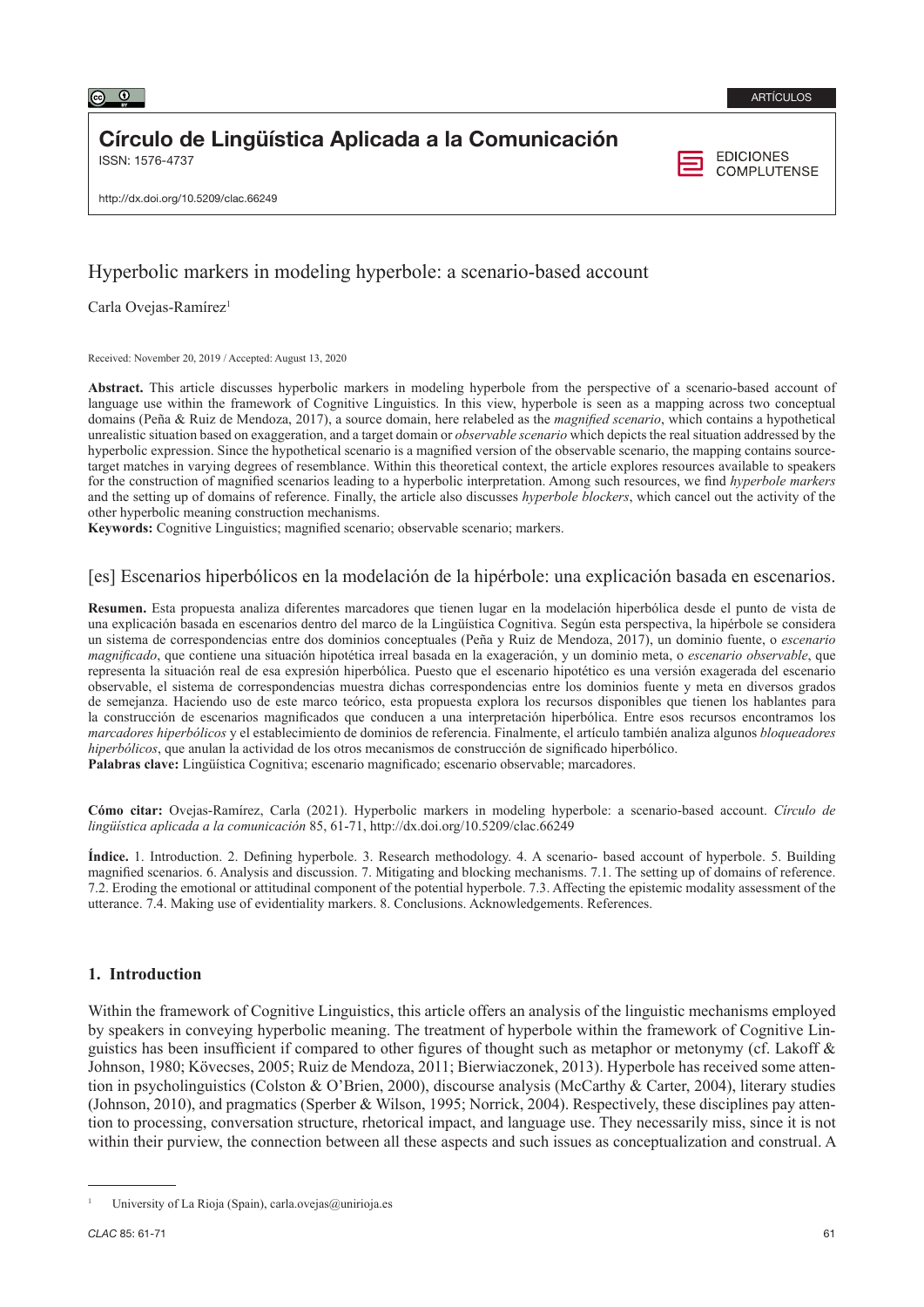scenario-based account can add this perspective thus contributing to a better understanding of the meaning potential of hyperbolic utterances based on cognitive phenomena.

Within this approach, hyperbole, just like metaphor, can be accounted for in terms of a cross-domain conceptual mapping. An initial and still programmatic proposal was made in this connection in Ruiz de Mendoza (2014), where the emphasis is on understanding the reasoning process in the attitudinal component of hyperbole. According to Ruiz de Mendoza (2014: 194), the impact of the speaker's complaint in the sentence *This suitcase weighs a ton* is a matter of mapping a virtually impossible scenario depicting a one-ton suitcase onto the real scenario where we have a very heavy suitcase that is difficult to handle. The speaker's frustration in the real situation, which is the attitudinal component, is seen as coming close to the degree of frustration that someone would have if hypothetically trying to lift and carry a one-ton suitcase.

The data collected for this article show that hyperbole is indeed highly situational, as taken for granted in the scenario-based account. It should be observed that the notion of scenario has proved analytically adequate in other domains of linguistic enquiry, such as illocution (Panther & Thornburg, 1998), implicational structure (Ruiz de Mendoza & Galera, 2014), and irony (Ruiz de Mendoza & Lozano, 2019). The present account thus adopts the initial proposal in Ruiz de Mendoza (2014) but offers a different focus that goes beyond the understanding of the attitudinal ingredient. Peña and Ruiz de Mendoza (2017) have discussed hyperbole as a cross-domain conceptual mapping, with some emphasis on the relationship between its cognitive and its communicative aspects. Their account distinguishes between inference-based and constructional hyperbole. This second type of hyperbole is triggered by specific linguistic expressions, here called hyperbolic markers. However, in our account we contemplate the existence not only of pointers to a likely hyperbolic reading of an utterance or to devices that reinforce the impact of hyperbole, but also of mechanisms that can mitigate or even cancel out the potential hyperbolic reading of an utterance. In this connection, the present paper offers a detailed analysis of a hyperbole marker, *of all time*, and a preliminary account of some *hyperbole mitigators* and *blockers* (e.g. *may be, might be*). The more refined account arising from the present work thus pays attention to linguistic cues for the construction of the scenarios playing a role in the production and recognition of hyperbolic meaning. It also introduces a higher degree of elaboration into the nature of the scenarios.

In the context of these initial considerations, the present paper is organized as follows. Section 2 defines hyperbole taking into account the notion of *scenario*. Section 3 is concerned with the methodology used as well as with the nature and characteristics of the corpus. Section 4 presents the scenario-based account of hyperbole, while Section 5 discusses how to build magnified scenarios. Section 6 is devoted to the analysis and discussion of the data. In Section 7 different mitigating and blocking mechanisms are presented. Finally, Section 8 summarizes the main findings and sketches some lines for future research.

## **2. Defining hyperbole**

One of the most extensive treatments of hyperbole is provided in Claridge (2011). It contains a wealth of data and insights into them. However, the overall picture of hyperbole that results from this study would highly benefit from taking conceptualization and construal issues into account. For example, Claridge classifies hyperbolic forms into seven different categories: single-word, phrasal, clausal, numerical hyperbole, superlative-based, comparison-based and repetition-based (Claridge, 2011: 44–66). The problem is that, as observed in Peña and Ruiz de Mendoza (2017: 53–54), this classification only considers formal aspects, which results in a crisscrossing of categories. Numerical hyperbole, for example, could also be regarded as a case of single-word hyperbole. Following Claridge's classification (2011), the expression *millions of times* could be treated as both phrasal and numerical hyperbole. Evidently, this classification is to be complemented with a conceptual one that contrasts the meaning impact of *millions of times* with *dozens/hundreds/thousands of times* and also with others like *countless times* or *an infinity of times*.

In connection with absolute and/or extreme hyperbolic expressions, Pomerantz (1986) and Norrick (2004) use the term *Extreme Case Formulation* (ECF) to make reference to a sub- category of hyperbole. ECFs are "built around extreme expressions such as *every, all, none, best, least, as good as it gets, always, perfectly, brand new, and <i>absolutely* [...]" (Norrick, 2004: 1728). However, the notion of ECF as a type of hyperbole is somewhat unclear since what may be viewed as an extreme case by some speakers may not be so for others. This is evidenced by the fact that even theoretically absolute expressions can have values relative to given domains of reference. For example, the ECF value of *best* has to be reinforced by phrases denoting a domain of reference like *in the world/universe*, *of all times*, *ever*. In view of this, it is probably safer not to distinguish ECFs from hyperbole and simply acknowledge the existence of degrees of magnification of hyperbolic meaning through the use of an array of linguistic devices that can work in cooperation. Thus, in a default interpretation, *Jimmy is the best* could be ambiguous between a hyperbolic and a non-hyperbolic reading. If we include a domain of reference like *Jimmy is the best in his class/in town*, the hyperbolic interpretation is clearly disfavored. By contrast, in *Jimmy is the best boy in the world/the universe/ever*, etc., we have a straightforward hyperbolic interpretation. A non-hyperbolic reading would require a very unusual context.

The problems identified above can be best addressed from a conceptual perspective where linguistic cues prompt for the activation of the relevant scenarios. In this view, hyperbole consists in the mapping of conceptual structure from a hypothetical *magnified scenario* to a non-hypothetical *observable scenario* based on what the speaker as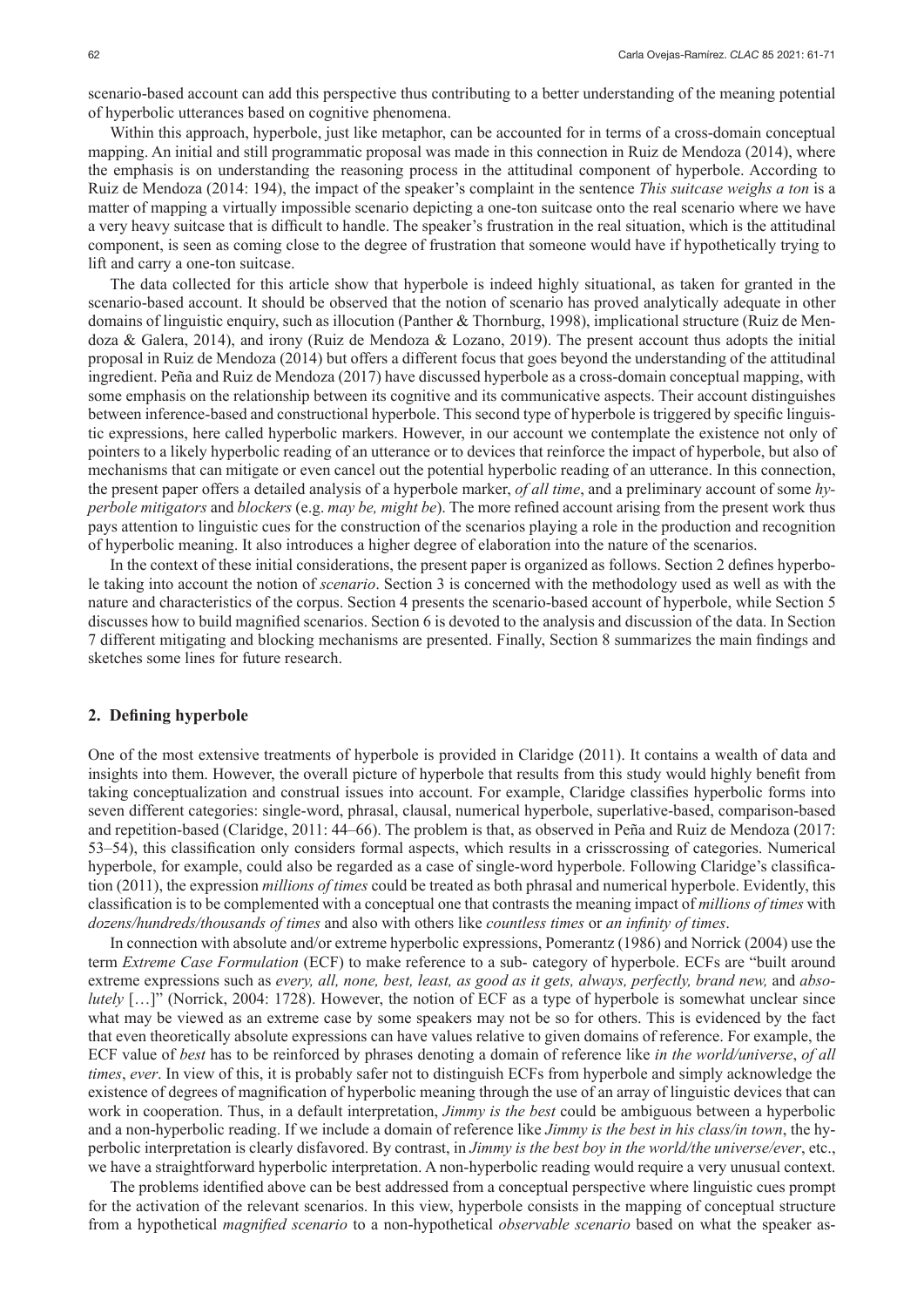sumes is knowledge that can be potentially manifest to the hearer. The mapping contains matches in different degrees of likelihood, since the hypothetical scenario is a magnified version of the observable scenario. To further assess the value of this view, let us take an example that makes use of an ECF whose hyperbolic value is independent of the existence of a domain of reference. Imagine a couple, Peter and Sally. Peter is driving and Sally, who feels tired after a long drive in the car, complains: *This is an endless road*. Sally's utterance constitutes a hyperbolic statement, as the road cannot be literally endless but is simply too long. The source domain consists of an imaginary scenario in which the speaker (Sally) envisages the road as endless. This imaginary scenario maps onto a real-world situation in which the road is too long according to Sally's subjective perception. Moreover, Sally's hypothetical emotional reaction to the imaginary situation maps onto Sally's emotional reaction in the real-world scenario; she is upset and frustrated because she wants to arrive at their destination as soon as possible. Evidently, the expression *endless* becomes hyperbolic when assessed against the context of situation (a road cannot be endless), which means that no further linguistic prompts are necessary. The scenario-based approach can accommodate well the three analytical situations that we have seen so far: one in which the hyperbolic expression is not extreme, another in which the expression is an extreme formulation working in cooperation with a domain of reference, and a third one in which the extreme formulation is self-standing as such to produce hyperbolic meaning. Therefore, we can distinguish between two types of Extreme Case Formulation. The first type comprises those cases that include a superlative and that need an explicit domain of reference. In the second type a domain of reference is not necessary, as the expression is fully absolute.

#### **3. Research methodology**

Burgers et al. (2016) have proposed the Hyperbole Identification Procedure (HIP), drawing from the Metaphor Identification Procedure, MIP, established by the Pragglejaz Group (2007) and the Verbal Irony Procedure, VIP (Burgers et al., 2011). However, this procedure has been conceived to identify hyperbole at the single word level (2016: 167), and many cases of hyperbole are predicational. For example, the central hyperbolic meaning of *This road is endless*  is also conveyed by *Is this road never ever going to end?, There is no end to this road*, *This road is never ending*, *This is a never ending road*, and the like. Also, in a default interpretation, *He's the best student in town* makes a non-hyperbolic use of *best*, but the same superlative adjective becomes more clearly hyperbolic in *He's the best student in the whole darn world!* Evidently, some potential hyperbole-signaling devices such as superlative adjectives and adverbs are only so when interpreted within a domain of reference against which they acquire full hyperbolic meaning. So, because of the nature of the present study, the analyst's intuition has been necessary to make the selection of examples.

Thus, the corpus used for the present article consists of 200 examples of hyperbole retrieved from Google searches, the *Corpus of Contemporary American English* (*COCA*), and the author's personal annotation of everyday language use over time. Google and *COCA* have been selected on account of the vast amount of examples they can offer from sources of a varied nature, such as advertisements, newspaper headlines, novels or transcripts of TV series.

All the examples contain the hyperbole marker *of all time*, which, in cooperation with a superlative (or functionally equivalent) expression, seems to be a strong hyperbole pointer. Even though there are other hyperbole markers of a similar kind (e.g. *of my entire life*, *in the universe*, *in the whole world*), *of all time* is attested more frequently (2,532 occurrences in COCA versus 47 for *of my entire life*, 2,258 for *in the universe*, and 389 for *in the whole world*) and it has not been widely examined by scholars in connection to hyperbole. However, as we will see in Section 4, not all utterances containing this phrase are automatically hyperbolic. In fact, our corpus includes occurrences where the use of this phrase in combination with the superlative does not involve a hyperbolic interpretation, but they have not been our focus of attention.

One important aspect of the analysis of our data is to determine the domain of reference of each utterance. By domain of reference we understand the conceptual domain against which the potential hyperbole-signaling device is to be interpreted. The role of a domain of reference is best understood in relation to Langacker's (1987; 1999) wellknown distinction between profile and base. Any concept can be profiled against more than one base domain. For example, the notion of ring is profiled against the domain of finger, but also against the domains of size, shape, material, etc. A domain of reference is the base domain selected from the matrix of base domains associated with a concept which, in a default interpretation, more closely cooperates with the potential production of hyperbolic meaning. A domain of reference can be either implicit (you have to deduce it from context) or explicit (it is directly supplied by the utterance). Take the utterance *8 best flares that will flatter all body shapes*. In this case, there are two hyperboles at work. In the first one, *8 best flares*, the domain of reference is implicit; it has to be deduced from the context that the 8 flares mentioned in the sentence are the 8 best flares that exist anywhere, but it could have been the 8 best flares that one can find in a particular shop or those of a specific brand; whereas in the second one, *all body shapes*, the domain of reference is explicit, *all*. The delineation of the domain of reference is crucial. If we change it, we can create or cancel out the hyperbole. *My mother controls everything* is hyperbolic, as it is impossible that a single person controls all possible things; however, changing the domain of reference can result in the sentence having a non- hyperbolic interpretation; e.g., *My mother controls where all the kitchenware is.* In this case, *all* is no longer a hyperbole marker because the domain of reference, which is explicit, cancels out the possibility of a hyperbolic interpretation.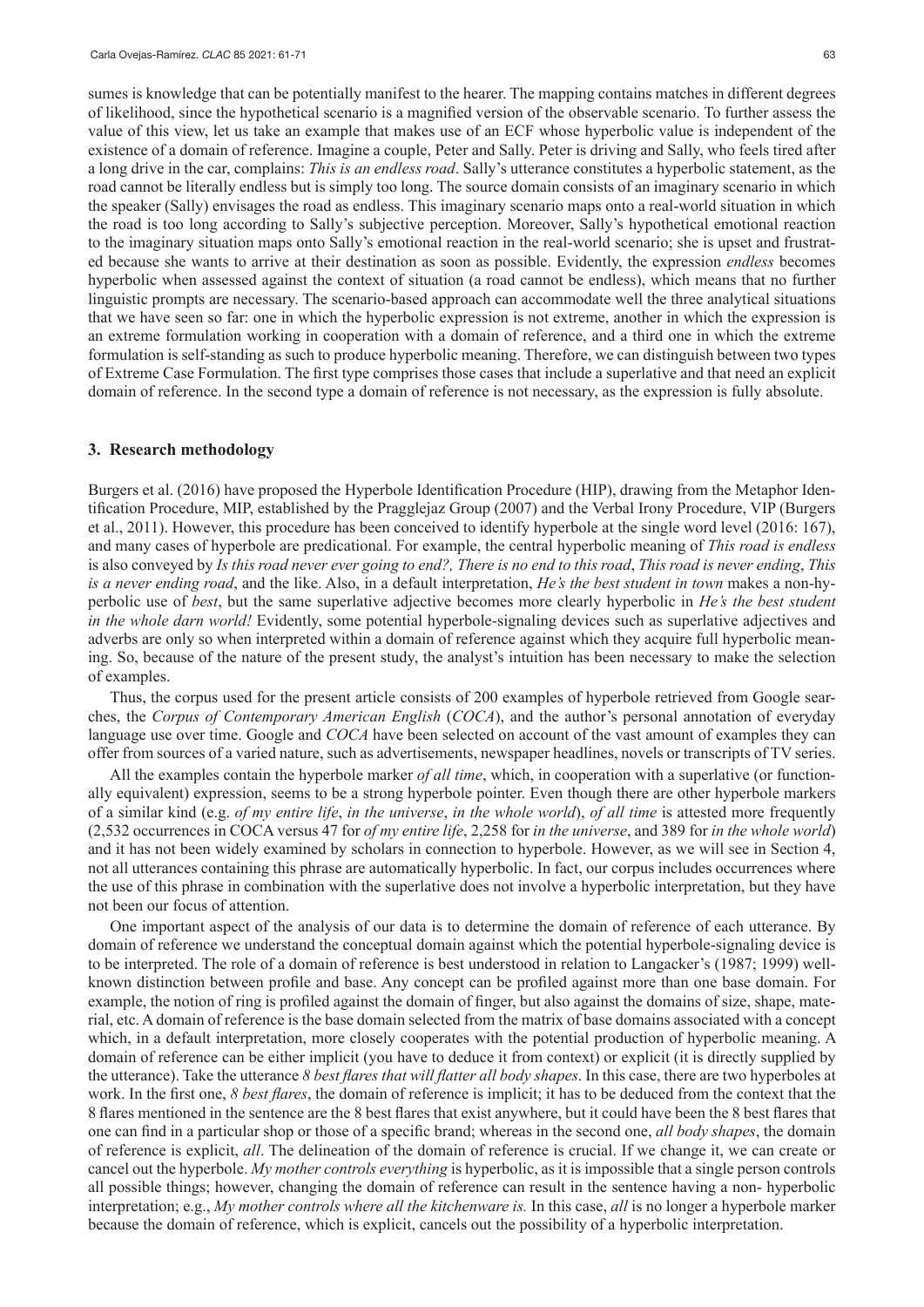We have retrieved all the cases manually, and we have taken several methodological steps. First of all, we have constructed a corpus of examples that contain the hyperbole marker *of all time*. After that, we have studied if each of those cases was hyperbolic or not. During this classification process, we discovered that there are other markers that, instead of pointing to a hyperbolic reading, dilute or cancel out a hyperbolic interpretation. We will provide examples of all those cases in Section 7.

#### **4. A scenario-based account of hyperbole**

Cognitive operations, according to Ruiz de Mendoza and Galera (2014), are mental mechanisms used to build up semantic representations that can be adjusted to contextual requirements. Hyperbole can be analyzed in terms of the cognitive operations of strengthening and mitigation. Strengthening and mitigation are converse content cognitive operations. As pointed out by Ruiz de Mendoza and Galera (2014: 94), they make use of scalar concepts such as distance or height. These two cognitive operations respectively upscale or downscale concepts. In hyperbole, the speaker upscales a scalar concept, while the hearer, upon interpretation, downscales the same concept to bring it into line with contextual requirements. By way of illustration, take the hyperbolic expression *I told you a million times not to do that*. The use of 'a million times' is the result of the speaker upscaling frequency. The hearer, in turn, is expected to adjust frequency to the appropriate proportions in order to grasp the speaker's intended meaning. For this expression, the idea is that the speaker has told the hearer many times not to do something, but not literally a million times. However, this explanation only gives us a partial picture of the phenomenon.

Ruiz de Mendoza (2014) and Peña and Ruiz de Mendoza (2017) give us a still more developed proposal where hyperbole can be analyzed in terms of a cross-domain mapping, in a way that is similar to that proposed for metaphor in Conceptual Metaphor Theory within Cognitive Linguistics (Lakoff, 1987; 1993). A conceptual mapping is defined as a set of correspondences across two conceptual domains. The structure and logic of one of these two domains, called the *source*, is used to reason about the other domain, called the *target*. In the metaphor *Her teeth are pearls*, the pearls, which constitute the source domain, are used to reason about the target domain, in this case, the teeth. The whiteness of the pearls is seen in terms of the whiteness of the teeth. To illustrate how this proposal works for hyperbole, let us take again the sentence *This is an endless road*. As previously noted, this sentence, uttered after many hours of driving, suggests that the speaker is frustrated by the unexpected length of the journey. Descriptively a road cannot be endless, but, interpretively, thinking of it as if it were endless somehow conveys the intensity of the speaker's frustration. This meaning effect is absent in a descriptive correlate like *This road is too long* (see Figure 1 below). The attitudinal component of hyperbole is essential, as hyperbole has the function of drawing the hearer's attention to the speaker's emotional reaction with respect to a real-world situation (see Peña, 2016: 491-494).



**Figure 1.** This is an endless road

Hyperbole can occur in combination with other figures of speech such as metaphor or metonymy. For example, the sentence *I love you from here to the moon and back* uses the correlation metaphor LENGTH OF PHYSICAL DISTANCE IS INTENSITY OF EMOTION to construct the (hypothetical and unrealistically magnified) hyperbolic source domain. Distance is measurable in distance units. These can map onto the intensity of feeling on the grounds that in our experience of the world intensity correlates with the concentration of power or force. That is why it is possible to use expressions like or *I love you from the moon and back* or *I love you from London to Paris*. In *I love you from the moon and back* the enormous length of physical distance denoted by a return travel to the moon suggests an unrealistic mind-boggling intensity of feelings, which builds the hyperbolic source. This kind of expression can be compared with others such as *I love you tons*, which is also metaphorical (PHYSICAL WEIGHT IS INTENSITY OF EMOTION), and the non-metaphorical comparative sentence *I love you a million times more than anyone could love you*, which is based on an ECF.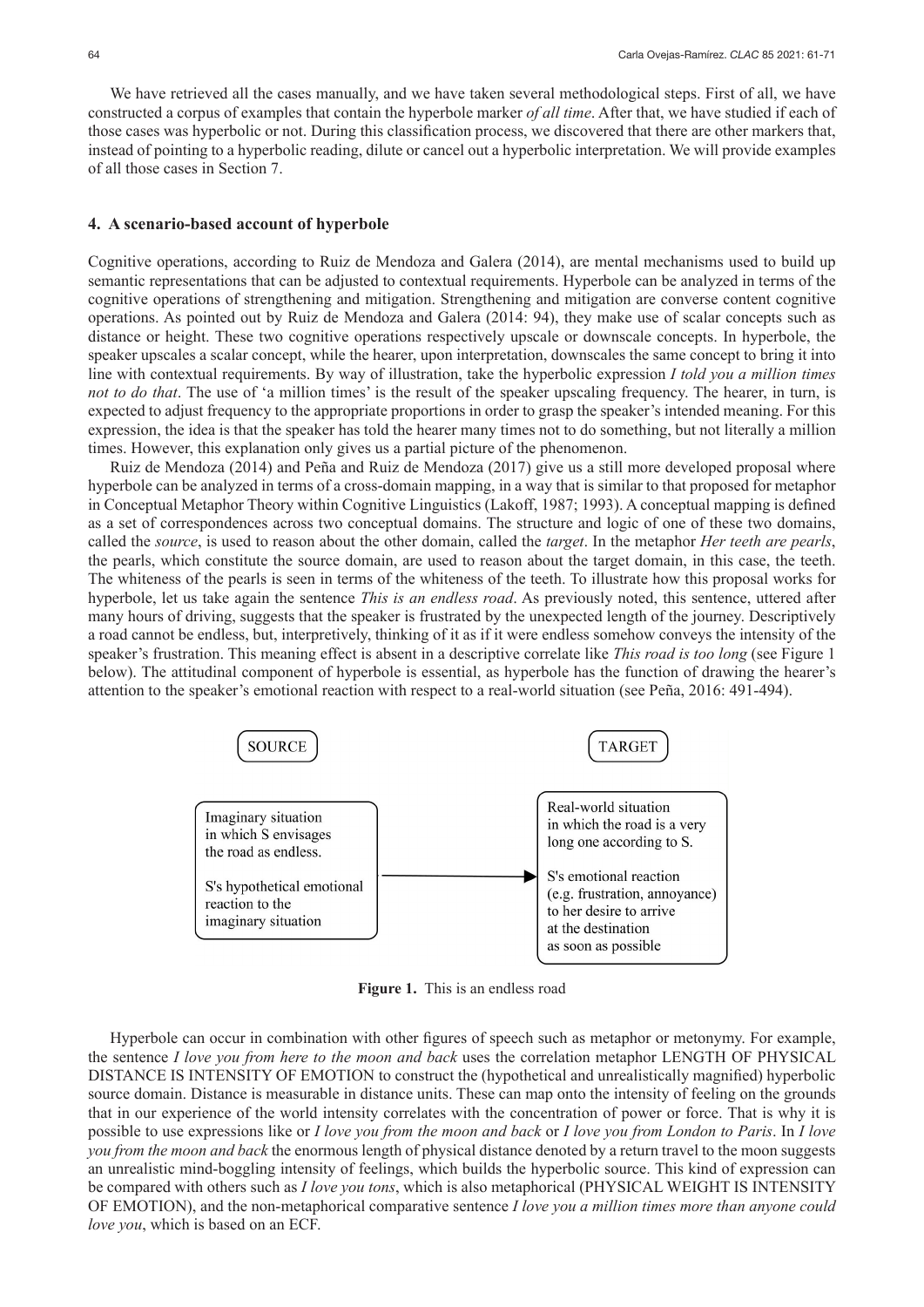We can also find cases in which hyperbole co-occurs with metaphor and metonymy as in the Spanish expression *Esta tía está cañón* (lit. 'This chick is cannon', i.e. 'This chick is really hot'), which does not have a literal equivalent in the English language. Sp. *cañón* is metonymic for the effect that a cannon would produce on the speaker. This is an example of the metonymy CAUSE FOR EFFECT, which combines with the metaphor PSYCHOLOGICAL IMPACT IS PHYSICAL IMPACT. The rationale for the combination is the following: the physical impact that firing a cannon would produce on the speaker in terms of the intensity of the noise is metaphorically mapped onto the psychological impact that this girl causes upon seeing her. The magnified psychological impact is used to build a hyperbolic source domain that maps onto a real-world target where an extremely good-looking girl impresses the speaker.

Evidently, this account of hyperbole is consistent with one in terms of upscaling and downscaling scalar concepts. Whichever the mechanism chosen, (e.g. intensifiers, Extreme Case Formulations, metaphors involving intensification, etc.), the upscaling operation is used to construct the source domain of the hyperbolic mapping, which is here termed *magnified scenario*. Conversely, downscaling is applied to align the source and target magnitudes, the target being based on the real situation addressed by the hyperbolic expression. The following section addresses the building of magnified scenarios in more detail.

#### **5. Building magnified scenarios**

In this section, we first draw on Attardo's (2000) distinction between *irony markers* and *factors*. In Attardo's words, "an irony marker/indicator alerts the reader to the fact that a sentence is ironical. The sentence, would, however, be ironical even without the marker" (2000: 7). He distinguishes between *markers* and *factors*: "[…] a marker may be removed without affecting the presence of the irony (only, perhaps, its ease of recognition), while a factor may not be removed without destroying the irony" (Attardo, 2000: 7). The purpose of markers, according to Attardo, "is to facilitate the speaker's recognition of the irony" (Attardo, 2000: 15), i.e. they do not code irony. Among those listed by Attardo, we find intonation, nasalization, exaggerated stress, some specific phonological features (e.g. slowed rate of speaking), kinesic markers, and some textual (text-internal clashes) and contextual elements (e.g. the text-context clashes). Irony factors are constitutive elements of irony that, together, lead to an ironic interpretation, which, in Attardo's account, are a matter of relevant inappropriateness (i.e. producing an inappropriate utterance that is relevant in context). In consonance with Attardo's distinction for irony, we assign the term *hyperbole marker* to any linguistic device that points to a hyperbolic reading. However, we also attest the existence of *hyperbole mitigators* and *blockers*, for which there is no parallel in the study of irony. Mitigators are linguistic mechanisms that lessen the hyperbolic impact of an utterance, while blockers cancel out a potential hyperbolic interpretation. In this connection, Edwards (2000) talks about softeners in relation to ECFs, among those softeners he includes qualifiers such as *mostly*, *almost*, or *few*. There are various authors in the previous literature that have made reference to linguistic pointers to hyperbole, some of these authors are Norrick (2004), Peña and Ruiz de Mendoza (2017), Pomerantz (1986), or Whitehead (2015), among others. This being said, the present study contributes to the identification and to a detailed study of hyperbolic markers, focusing specifically on *of all time.*

The corpus of analysis of the present study attests the following *hyperbole markers*: *ever, in the world, of all time, of my life,* and *of my dreams*. These are the *hyperbole blockers* and *mitigators* found in the same corpus: *according to, one of, in terms of, to my mind, I think, may be, might be,* negation ('*I won't go so far as to'*), *but if, sure*, interrogative sentences, *deem, considering, among the, designated, ranking, probably, or seems to be, as chosen by, our list of*, and *three of the*.

Besides markers, blockers, and mitigators, the setting up of domains of reference also contributes to either constructing a hyperbolic utterance or to eliminating it, as has been discussed in Section 2 above.

The following section (Section 6) analyzes a selection of examples from our corpus; the examples have been chosen on account of their representing how the different markers interact.

#### **6. Analysis and discussion**

The hyperbole marker *of all time* can co-occur with a superlative adjective. Of these two co-occurring elements, one of them is dependent and the other independent. The superlative is independent, whereas the hyperbole marker *of all time* is the dependent element; the ability of this phrase to act as a hyperbole marker arises from its function as what we can call *a hyperbolic domain of reference indicator*; i.e. this phrase cannot produce hyperbolic meaning on its own, but only in cooperation with another expression for which it acts as a domain of reference. Note that this base-domain role of the phrase is consistent with its constructionally dependent nature: the profiling concept is expressed through an independent marker, while the cooperating marking element is dependent. Take the sentence *Jimmy is the best*, uttered in a context in which 20 people are presenting their work. In that context, this utterance would be literal; however, if we use the domain of reference indicator *of all time*, as in *Jimmy is the best of all time*, the hyperbole arises, since we are expanding the domain of reference. On some occasions, *of all time* combines with the noun *top*, which is not, grammatically speaking, a superlative, but has a functionally equivalent value from a semantic perspective, as in *Top Albums of All-time* or *The Top Live Bands Of All Time*; both examples are hyperbolic.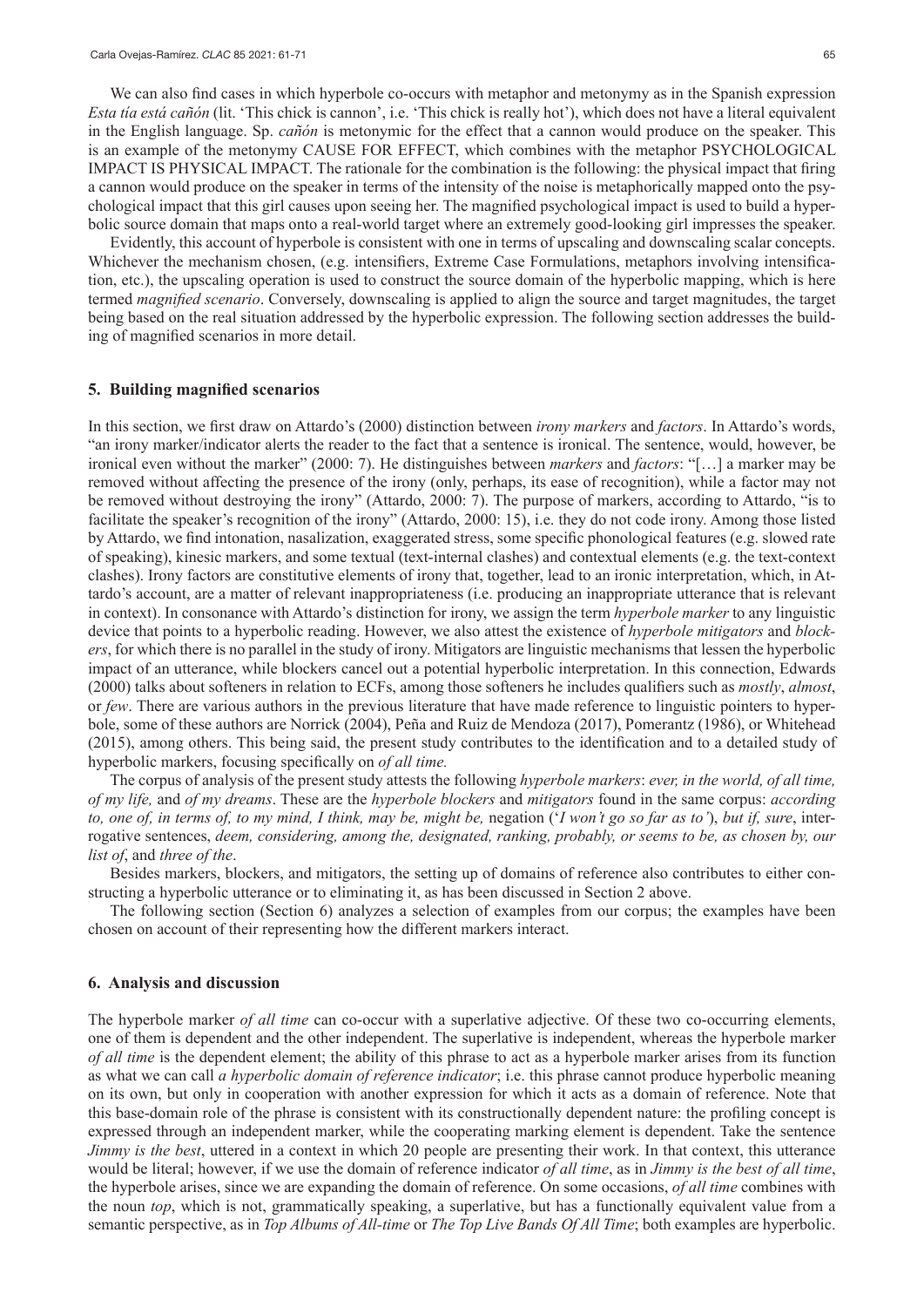We find many cases in our corpus in which the combination of the independent element (a superlative adjective or the adjective *top*) and the dependent prepositional phrase *of all time* create a hyperbolic effect, as in examples (1) to (5) below (in all examples of analysis, italics has been added by the author for convenience):

- (1) V-Line: The *most successful* spark plug assortment *of all time.*
- (2) Listed below are the *most outstanding* teachings *of all time*, espoused by some of the greatest teachers and representative [...]
- (3) 'The *greatest* game *of all time*': Celebrations continue for England's World Cup triumph.
- (4) *Top* 25 quarterbacks *of all time*: Patriots'.
- (5) *Top* 8 Most Ban-Worthy Modern Decks *of All Time*.

Some examples are also attested in which there is more than one hyperbole marker at work in the same sentence, thus creating a more forceful hyperbole. Besides the hyperbole marker *of all time,* our corpus contains other hyperbole markers: *top, by far*, and *surely*. Take (6), where the superlative *greatest* in combination with the hyperbole marker *of all time* are sufficient to create the hyperbole. In (7) and (8), there is a combination of *top* and the superlative, which also reinforces the hyperbolic interpretation, making it more powerful.

- (6) All these great writers are the authors of some of the *greatest* literary masterpieces *of all time.*
- (7) *Top* Ten *Greatest* Sports People *of All Time.*
- (8) *Top* 50 *Best-Selling* Artists *of All Time.*

Using the hyperbole marker *top* with the superlative is apparently redundant; however, as we can see in sentences (7) and (8) it is not infrequent to find this combination in our corpus. Using *top* is more impactful than simply using the superlative. The adjective *top* is conceptually metaphorical; the metaphor IMPORTANT IS UP is inherent in the word *top*. On a perceptual basis, important things are located upper in a scale than unimportant ones. A clear example is the medieval social class pyramid, where we find the king in the upper part of the pyramid, and peasants in the lower part of it. Thus, using the adjective *top* highlights the important component and makes it visible. In (8), for example, while the superlative marks the artists mentioned as the ones that have sold most, the adjective *top* adds to them an importance ingredient arising from metaphorical thought.

*By far* also acts as a hyperbole marker. In (9), it emphasizes the already hyperbolic utterance. It is metaphoric, as it correlates space and quantity; these two concepts are bound up in our minds as they usually co-occur in our experience. When there is more physical distance between two points in space, it is more likely to find more objects between them, that is, the probability of finding more objects increases with greater distance.

(9) [*sic*] provides that. # Bones is *by far* the *most successful* light heavyweight *of all time* with a slew of Hall of Fame-caliber victims on his resume. With Ronda Rousey.

*Surely* is another hyperbole marker. (10) below offers an example in which it acts in combination with the superlative *greatest* and *of all time*, emphasizing the hyperbolic interpretation.

(10) [*sic*] how they carried off what is *surely* the *greatest* English language publishing coup *of all time* -- the publication, in 1623, of what is known as The First Folio.

In examples (9) and (10), we found the hyperbole markers *surely* and *by far.* Even if these markers can be seen as syntactically and functionally equivalents, a closer look reveals some relevant differences. While *surely* acts on the level of subjectivity, *by far* acts simply as an intensifier, on an objective level. *Surely* uses epistemic modality, that is, it acquires its value on a certainty scale. Both, *surely* and *by far* are optional. They have a secondary function with respect to *of all time*, which establishes, in conjunction with the superlative, their domain of reference. Note in this respect that, even if the speaker had not added *by far* in (9), the sentence would be hyperbolic: *Bones is the most successful light heavyweight of all time with a slew of Hall of Fame-caliber victims on his resume. With Ronda Rousey*. However, by adding the hyperbole marker *by far*, the speaker intensifies the already present hyperbole. Something similar happens with (10), where removing the hyperbole marker *surely* does not affect the hyperbolic value of the sentence: [*sic*] *how they carried off what is the greatest English language publishing coup of all time -- the publication, in 1623, of what is known as The First Folio*. Nonetheless, adding *surely,* we imbue the sentence with the speaker's subjectivity.

In sum, some hyperbole markers are tinged with subjectivity (*surely*), while others are descriptive or content-oriented (*top, by far*).

*Of all time* can be used to set up an extremely broad domain of reference, as in (11). However, this is only a potential function that can be cancelled out through metonymically supported pragmatic adjustment (cf. Panther, 2005, for other situations where metonymy provides an inferential schema). In example (11), *of all time* sets up a domain of reference through metonymic reduction from the universal value it denotes to the time period during which the TV series was released. Thus, this utterance, although apparently hyperbolic, is not so when considered within the wider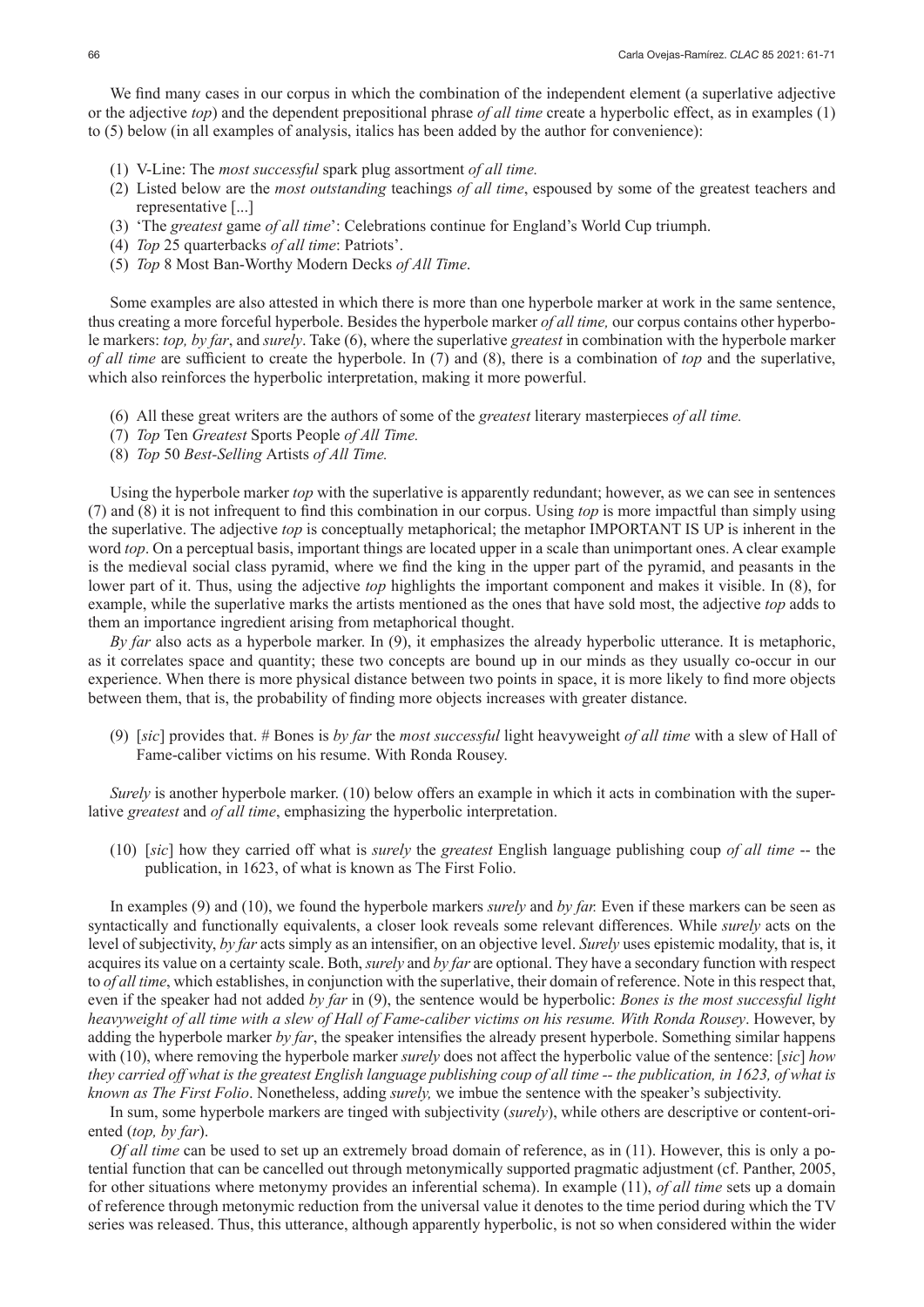context, because of the denotational adjustment *of all time* though metonymic reduction. In (12), *of all time* refers to all those quotes that the speaker has read; thus, the real domain of reference is implicit, obtained through metonymic reduction, as in sentence (11). Hence, in some cases, the hyperbole marker *of all time* may have lost its initial meaning thereby reducing its scope on the basis of metonymic narrowing:

- (11) Before' Discovery:' *the best 25*' Star Trek' episodes *of all time* # CLEVELAND, Ohio -- " Star Trek: Discovery " premieres on CBS Sunday.
- (12) [*sic*] 're not missing out on these experiences! *One of* my *favorite* quotes *of all time* is by Virginia Woolf, which speaks to this theme. She wrote:

The corpus also reveals that not all occurrences *of all time* necessarily give rise to a hyperbolic interpretation. This happens when the potential of this phrase to generate hyperbole is canceled out by other mechanisms. In the ensuing analysis, we will address the use of hyperbole mitigators and restrictors.

## **7. Mitigating and blocking mechanisms**

There are different mechanisms that can mitigate or even block a potential hyperbolic interpretation. Among those mechanisms, we find: (1) the setting up of domains of reference; (2) eroding the emotional or attitudinal component of the potential hyperbole; (3) affecting the epistemic modality assessment of the utterance (i.e. the speaker has little certainty on the judgment he/she is expressing, and thus, the hyperbolic interpretation is no longer possible); and, (4) making use of evidentiality markers such as *I hear that X*, *according to X*, *in X's opinion*, etc.

## **7.1. The setting up of domains of reference**

*Of all time* can be contrasted with other devices to mark domains of reference. In this section, only for the purpose of contrast, we will provide a few cases that are worthy of mention*.* An objectifying mechanism is provided by making reference to lists, rankings, and scales. In (13), the expression *in the ranking* thus acts as a hyperbole blocker. It narrows down the potentially universal domain of reference, urging us to interpret the sentence as non- hyperbolic. A similar role is played by the reference to *the fund's performance*, which, as part of the ranking, contributes to restricting the domain of reference still further. Examples (14) and (15) are alternative formal variants of expressions of the type referred to here, where the domain of reference restricts the possibility of a hyperbolic reading. In (16) and (17), the domain of reference also restricts a hyperbolic reading.

- (13) *The fund's performance places it* amongst the "*Best* equity funds *of all time*" in the *ranking* published by a large-circulation German investment magazine.
- (14) *Ranking* the *top* 100 Cleveland celebrities *of all time* # Oscar winners Tom Hanks and Halle Berry are two of the greatest stars in.
- (15) gold': An ambitious, grown-up *ranking* of the *best* YA novels *of all time* # Fifty years ago, a teenager from Oklahoma accidentally created a literary genre
- (16) The *Greatest* Pop Culture Villains *of All Time as Chosen By* You Share: # Throughout the last month we asked you.
- (17) argument started. The following is *our list of* the *best* young-adult novels *of all time*. # These are not only the acknowledged classics and other swing-for-the-fence efforts.

## **7.2. Eroding the emotional or attitudinal component of the potential hyperbole**

The emotional or attitudinal component of a potential hyperbole can be toned down and even blocked by means of partitives. In this connection, a common hyperbole blocker is *one of*. At first glance, example (18) could be read as hyperbolic, as the superlative *greatest* co-occurs with the hyperbole marker *of all time*. However, the use of *one of the* places limitations on the universal application of the phrase *of all time* thus restricting its domain of reference to potentially non-hyperbolic proportions:

(18) This was engineered by John Paul II working together with Ronald Reagan and other world leaders, [...] and was reported in Time magazine as a clandestine campaign which was *one of the "greatest* secret alliances *of all time.*

Other partitives from our corpus acting in a similar manner are *two of* and *three of*. Look at examples (19) and (20).

- (19) Victor Fleming managed to direct *two of the most* important movies *of all time* that were released in 1939.
- (20) [*sic*] new LeBron 14 GS colorways inspired by *three of the greatest* WWE superstars *of all time.* # The releases, which come only in kids' sizes, are influenced.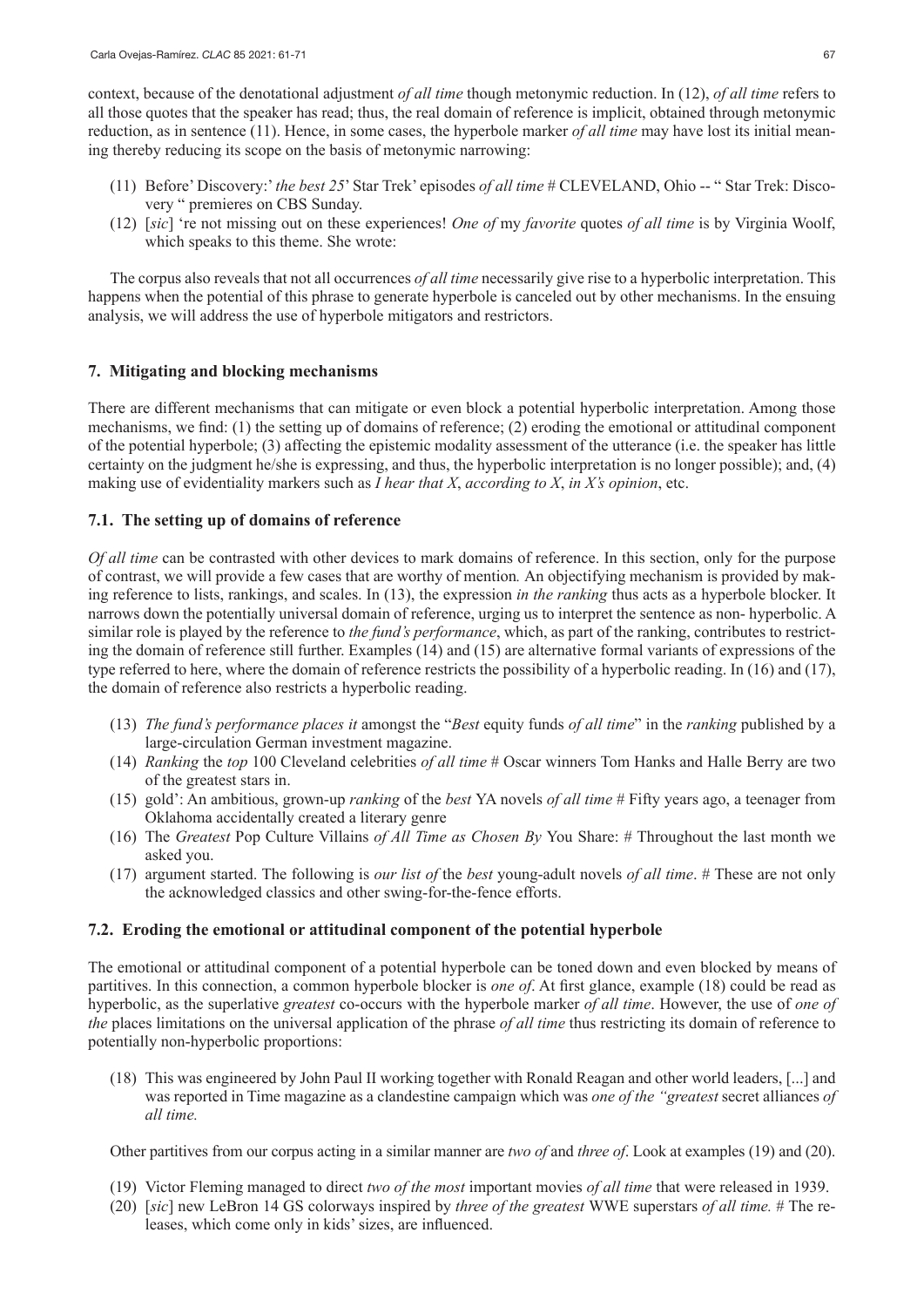The blocking power of these and possibly other partitives results from the fact that they introduce a sense of indeterminacy into the scope of the superlative. For example, it is not the same to say *the two best* than *two of the best*. The former leads to hyperbole in combination with *of all time* since it is logically almost impossible to determine which were the best movies ever filmed. The latter simply selects any two movies from among all possible movies that could be considered the best. If no magnified scenario is built, there is no hyperbolic mapping but a descriptive rendering of the sentence that erodes the emotional or attitudinal component of any potential hyperbolic interpretation.

The hyperbole blocker *considering* suggests that the speaker can contemplate all possible cases within a certain category. This affects the hyperbolic potential of the expression containing hyperbole markers by objectifying the content of the utterance, which is thus deprived of its potential to convey speaker's emotions. This situation is illustrated by (21), where the speaker presents the information on the best American players as if he or she had the ability to take all of them into account objectively, again, eroding the possibility to activate a hyperbolic mapping conveying speaker's attitude:

(21) [*sic*] while Donovan belongs squarely in the discussion when *considering* the *best* American players *of all time*, there is a sense that this country's soccer fans wish for even more.

Finally, negation can have blocking effects too. This is the case of sentence (22) below, where the speaker, by means of this mechanism, explicitly discards the possibility of activating a magnified source scenario to achieve hyperbolic effects:

(22) to point out that his show's ratings *weren't* actually the *worst of all time*. Much like when he responded to Colbert calling him a " cock-holster " for.

## **7.3. Affecting the epistemic modality assessment of the utterance**

The third mechanism has to do with the doubtfulness with which a speaker produces an utterance. When the speaker shows hesitancy as to the descriptive value of a given utterance, the hyperbolic interpretation is no longer possible. The reader may be reminded that epistemic modality may have a subjectivization and intensifying function, as discussed in Section 6 above. It may involve moving up the certainty scale (thus emphasizing the hyperbole) or moving down the scale, thereby reducing the likelihood of a hyperbolic interpretation.

The hyperbole mitigators *may be* and *might be* show the speaker's uncertainty and lack of full commitment as to the truthfulness of a potential hyperbolic statement. This diminishes the power of the expression to convey an ostentatious pretense thus affecting the emotional or attitudinal impact. If the speaker cannot be committed to the absolute value of what he or she says, it follows that his or her emotional reaction or attitude is not clearly a strong one either. Examples (23) to (25) illustrate this mitigated impact:

- (23) Watercooler This *may be* the *most hilariously* NSFW game show opening *of all time* # 8 Out Of 10 Cats Does Countdown is already chaotic enough as it is.
- (24) [*sic*] 's not going to be record-breaking bad. # The *worst* traffic jam *of all time* just *might be* one that struck China a few years ago. The billion-person-strong Asian.
- (25) A few years ago, his father-in-law told him that he and Daniel Webster just *might be* the two *greatest* senators *of all time.*

*Deemed* is another hyperbole blocker. It points to a statement arising from someone's opinion, thus canceling out any potential hyperbolic value, as evidenced by (26):

(26) [*sic*] course, because so many (including himself) *deemed* Bonds the *greatest of all time,* his ego created a team culture that pretty much catered to Bonds. #

The same holds for the adverb *probably* and the hyperbole blocker *or seems to be.* They both reveal that the speaker is not sure about the hyperbolic sentence that he/she is going to produce. Example (27) illustrates such a blockage. In example (28), the speaker first produces a hyperbolic statement, and then cancels it out by using this hyperbole blocker. It seems as if the speaker, while speaking, had become aware of the fact that the content of the utterance might be untruthful, thus requiring repair in terms of modality.

- (27) [*sic*]. "He'll *probably* go down as the *best* individual instruction coach *of all time.*" see also # In 1983, he led Boston University to its.
- (28) [*sic*] by the comparison. # "His accomplishments, he's the greatest *of all time, or seems to be,*" Dixon said. "With the competition over.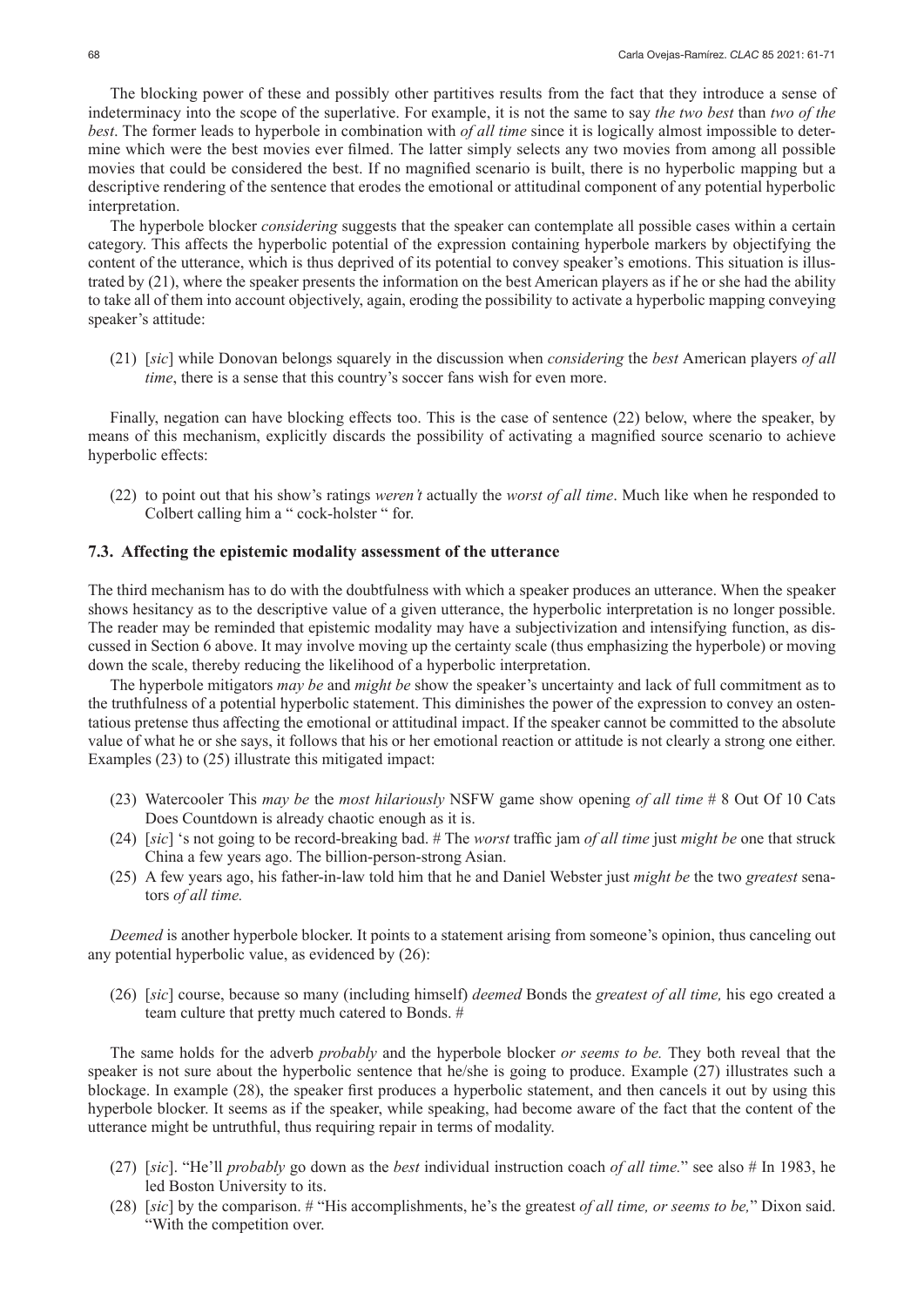Hyperbole can also be blocked by means of interrogative sentences, since by questioning speakers convey their uncertainty as to the validity of the propositional content of utterances, as illustrated in (29), (30) and (31):

- (29) A true original, Ali *is* The *Greatest of All Time?*
- (30) NBA: *Is* Stephen Curry the *Best* Point Guard *of All Time?*
- (31) [*sic*] was playing when he was 90. # *What's* your favorite book *of all time*? Illustrated Man by Ray Bradbury. I was about 10 or 11 when I.

#### **7.4. Making use of evidentiality markers**

The last mechanism available to speakers for the delineation of hyperbole mentioned above is making use of evidentiality markers such as *I hear that X*, *according to X*, *in X's opinion*, etc. These markers block the possibility of a hyperbolic interpretation. From example (32) to example (39), you can find cases in which evidentiality markers are used to cancel out the apparent hyperbolic interpretation.

It is possible to find cases in which apparently more than one hyperbole is at work. However, this sometimes-apparent hyperbole is cancelled out. This is the case of (32). In this example, *countlesslists* [sic] is inherently hyperbolic. It is an example of ECF. Moreover, there is a superlative in conjunction with the hyperbole marker *of all time*. However, *to my mind* expresses an opinion. Thus, this hyperbole blocker cancels out the hyperbolic interpretation of *the scariest TV villain of all time*. There is a hyperbolic default interpretation, and the speaker, discursively, de-hyperbolizes the statement; the speaker objectivizes it by establishing the domain of reference. Sometimes, as example (32) demonstrates, more than one mechanism can be used. In this particular case, the setting up of a domain of reference is used in combination with the use of the evidentiality marker *to my mind*.

(32) Bads. He's appeared on *countlesslists* of the "best TV villains *of all time*." *To my mind*, he is the *scariest* TV villain *of all time*.

*According to* is another hyperbole blocker that combines with the superlative and *of all time*. This hyperbole blocker is more powerful than the combination of the superlative and the hyperbole marker *of all time*; thus, *according to* can cancel out the hyperbolic interpretation of (33) to (36):

- (33) The 10 *Best* Comedy Movies *Of All Time, According To* IMDB.
- (34) The 50 *best* video games *of all time, according to* critics.
- (35) Can you name the 100 *greatest* NBA players *of all-time according to* ESPN (#NBArank 2016)?
- (36) [*sic*] lasted almost two hours and was termed as "the *best* recruiting presentation *of all time*," *according to*  a source within Iguodala's camp. # The Rockets left.

When using *according to*, and functionally equivalent expressions, such as *in X's opinion, in terms of X,* or *to my mind*, the utterance stops being a matter of the speaker's opinion and attitude. Examples (37) and (38) bear out this point:

- (37) *In terms of* adjusted OPS, those are the three *best* offensive seasons *of all time*: # Rank # Player # OPS+ # Year  $\# 1 \#$  Barry Bonds  $\#$ .
- (38) [*sic*] time. "*To my mind*, he is the *scariest* TV villain *of all time*. I personally can still barely look at a patch of windy trees, or.

Another hyperbole blocker is *sure*, which, by expressing full certainty, objectifies the content of the potentially hyperbolic expression impeding an emotional reading, as exemplified in (39):

(39) [*sic*] since Maradona. *Sure*, he is now Juve's *most expensive* signing *of all time*, too, but they're a club accustomed to thinking of themselves as part.

As happened with hyperbole markers, we have also found examples in our corpus in which more than one hyperbole blocker appears in a single sentence. We have found even three hyperbole blockers in a single sentence.

From (40) to (45), we will concentrate on examples in which two hyperbole blockers appear. In (40), *I believe* and the negation *will not be* work as restrictors to the hyperbolic statement *the most perfect thing of all time*. In (41) *nearly* and *among the* block out the hyperbolic statement *the greatest of all time*. *One of*, already discussed above, also combines with other hyperbole blockers such as *I think*, as evidenced by examples (42) and (43); in (42), the speaker has tried to objectivize it using *I think*, that is, expressing his/her opinion, however, it has been impossible, so the sentence remains hyperbolic, because the meaning of *ridiculous* is subjective. The speaker is doubtful about his/her statement. In example (44) *I won't go so far as to* and *but if* block the hyperbolic reading of *the best game of all time*. In (45) *among the* and *designated* cancel out the hyperbolic reading of *the best seventh-inning pitchers of all time*.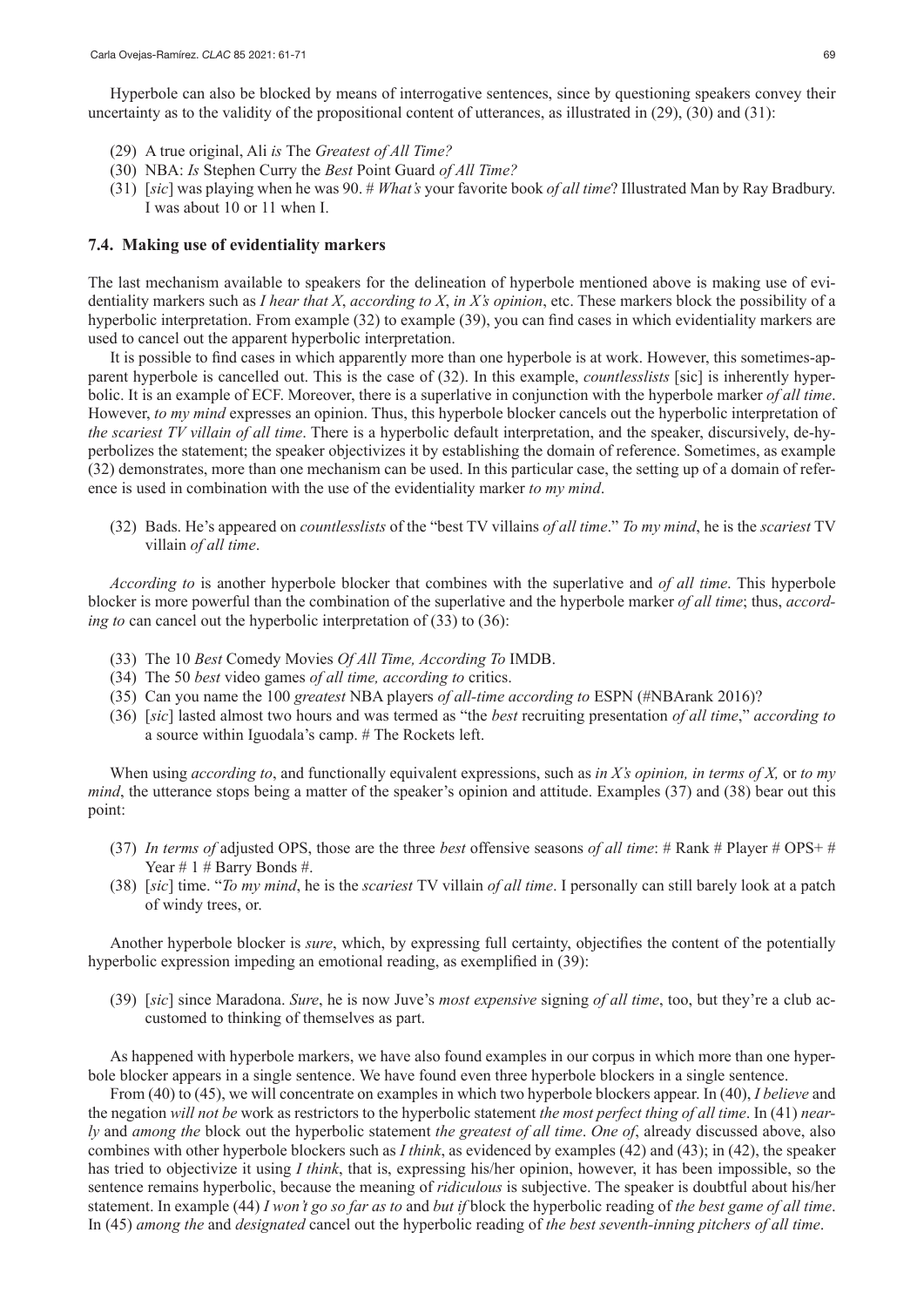- (40) There are intermediate stages and *I believe* a Public Prosecutor of this kind *will not be the most perfect thing of all time*, either.
- (41) *Nearly* all the architects and artists who conceived, built and adorned these masterpieces, *among the greatest of all time*, remained gloriously unknown.
- (42) [*sic*] champagne saber, which *I think* is *one of the most ridiculous things of all time*. It shouldn't exist. # I'm going to now try to saber.
- (43) Ooh boy. *I think* visually *one of the most interesting fantasy stories of all time* is Garth Nix'sSabriel. So I would love to see an adaptation of that because.
- (44) *I won't go so far as to* call it *the best game of all time -- but if* such a title can exist objectively, this one is certainly in.
- (45) [*sic*] beside a plaque that reads, "*Among the best designated seventh-inning pitchers of all time*." # Of course, once a week these by-the-book managers lament their spent.

In examples (46) and (47), we will concentrate on cases taken from our corpus in which three hyperbole blockers cooperate to cancel out the hyperbolic reading of those sentences. In (46), *considers*, *one of the* and *from the perspective of* function as hyperbole blockers of the potential hyperbolic statement *the most important Spanish leaders of all time*. In (47) the hyperbole blockers *isn't*, *could be* and *one of* restrict the possibility of a hyperbolic reading of *the biggest security breach of all time*.

- (46) The author *considers* the international dimension of *one of the most important Spanish leaders of all time from the perspective of Political Science.*
- (47) The Equifax hack *isn't* the *biggest security breach of all time*, but it *could be one of the worst in history for Americans* # The.

The accumulation of hyperbole blockers in one single sentence is used when the speaker becomes aware that he/she is using hyperbolic meaning-making mechanisms, but has no intention to produce any hyperbolic meaning. When the hyperbole is really strong, it is possible to mitigate it through more than one mechanism (as we have seen above).

The destruction of a hyperbolic interpretation depends: (1) on the reliability of the source, and (2) on the assignation or not of a hyperbolic interpretation to the source by the hearer.

#### **8. Conclusions**

The analysis of *hyperbole markers*, *hyperbole blockers*, and *hyperbole mitigators* provided in this article contributes to the previous work on the scenario-based account of hyperbole as proposed by Peña and Ruiz de Mendoza (2017). The review of the previous literature on hyperbole (McCarthy & Carter, 2004; Norrick, 2004; Claridge, 2011) supports Peña and Ruiz de Mendoza's (2017) scenario-based approach and the still programmatic account of hyperbolic meaning effects on the basis of conceptual mappings. Here, this proposal is further refined, and it is effectively illustrated, through a broader range of corpus examples. In this proposal, the conceptual mapping is argued to occur from a magnified scenario to an observable scenario. In the mapping, perfect matches are supplied by all non-magnified elements of the two scenarios whereas imperfect matches arise from the mapping of either unreal or unrealistic magnified elements to real observable ones, where the former supply a distorted view of the latter. It is the mapping of imperfectly matching elements that produces hyperbolic meaning effects, which are of an attitudinal kind. In this context, the reader has been provided with a description of some of the resources available to speakers for the construction and delineation of magnified scenarios, and it includes an analysis of what we have called *hyperbole markers*, *hyperbole blockers* and *hyperbole mitigators*. These are linguistic mechanisms that signal the presence of hyperbole or that reinforce it, mitigate it, or even restrict its occurrence. The article has argued for the analytical value of the notion of domain of reference to understand the construction and interpretation of hyperbole. Even if we have mainly concentrated on the hyperbole marker *of all time*, we have also listed some other hyperbole markers; however, further research should be conducted in order to get a wider view of the picture. It would be very interesting to study not only more hyperbole markers, but also blockers and mitigators in more depth in order to find more patterns.

#### **Acknowledgements**

I would like to express my gratitude to Dr. Francisco J. Ruiz de Mendoza Ibáñez and Dr. Mª Sandra Peña Cervel (University of La Rioja) for their helpful remarks on a previous draft of this article. Any remaining weakness is my own responsibility. The research on which this article is based has been financed by FEDER/Spanish Ministry of Science, Innovation and Universities, State Research Agency, project no. FFI2017-82730-P.